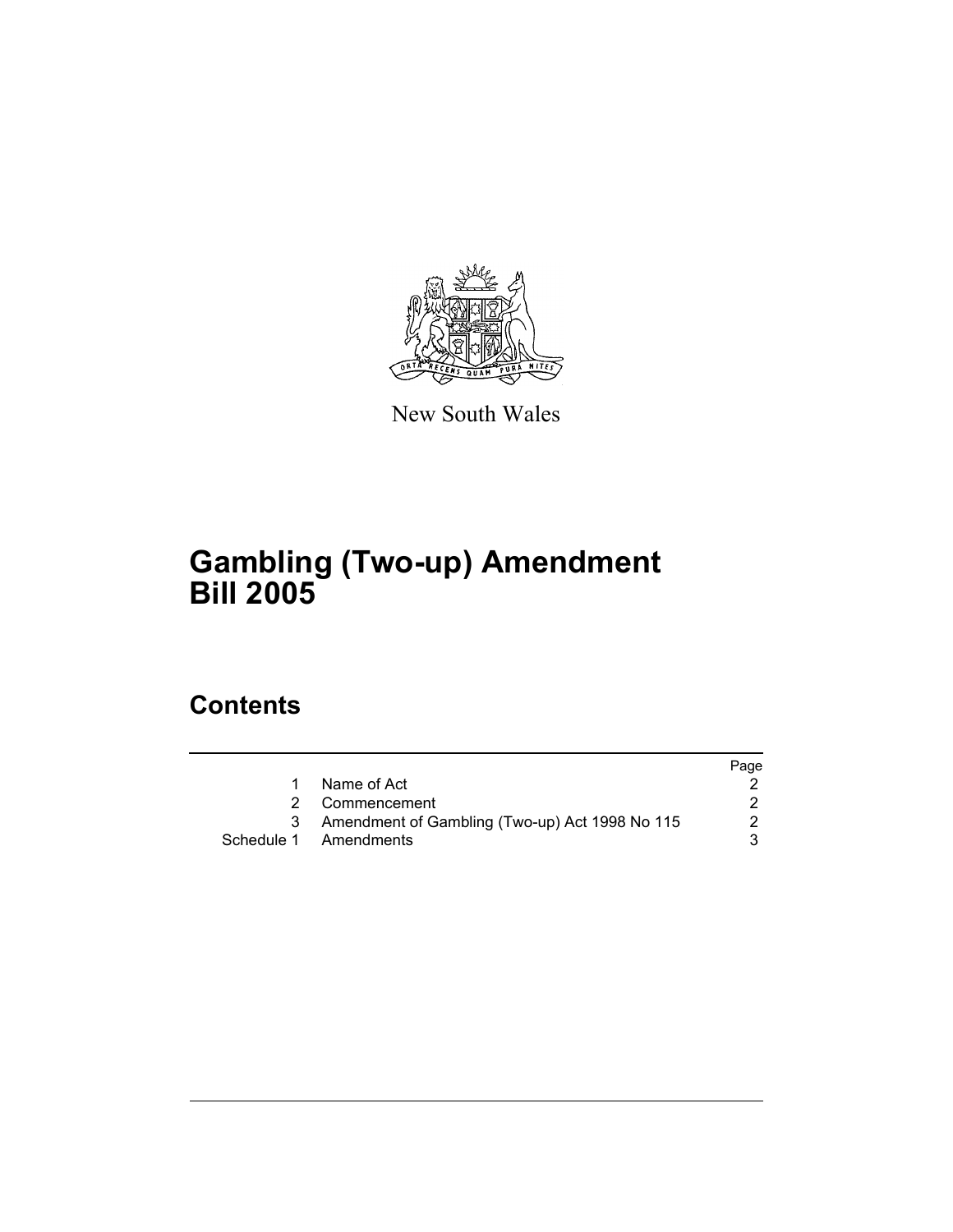*I certify that this PUBLIC BILL, which originated in the LEGISLATIVE ASSEMBLY, has finally passed the LEGISLATIVE COUNCIL and the LEGISLATIVE ASSEMBLY of NEW SOUTH WALES.*

> *Clerk of the Legislative Assembly. Legislative Assembly, Sydney, , 2005*



New South Wales

# **Gambling (Two-up) Amendment Bill 2005**

Act No , 2005

An Act to amend the *Gambling (Two-up) Act 1998* to provide for two-up to be played on commemorative days other than Anzac Day; and for other purposes.

*I have examined this Bill, and find it to correspond in all respects with the Bill as finally passed by both Houses.*

*Chairman of Committees of the Legislative Assembly.*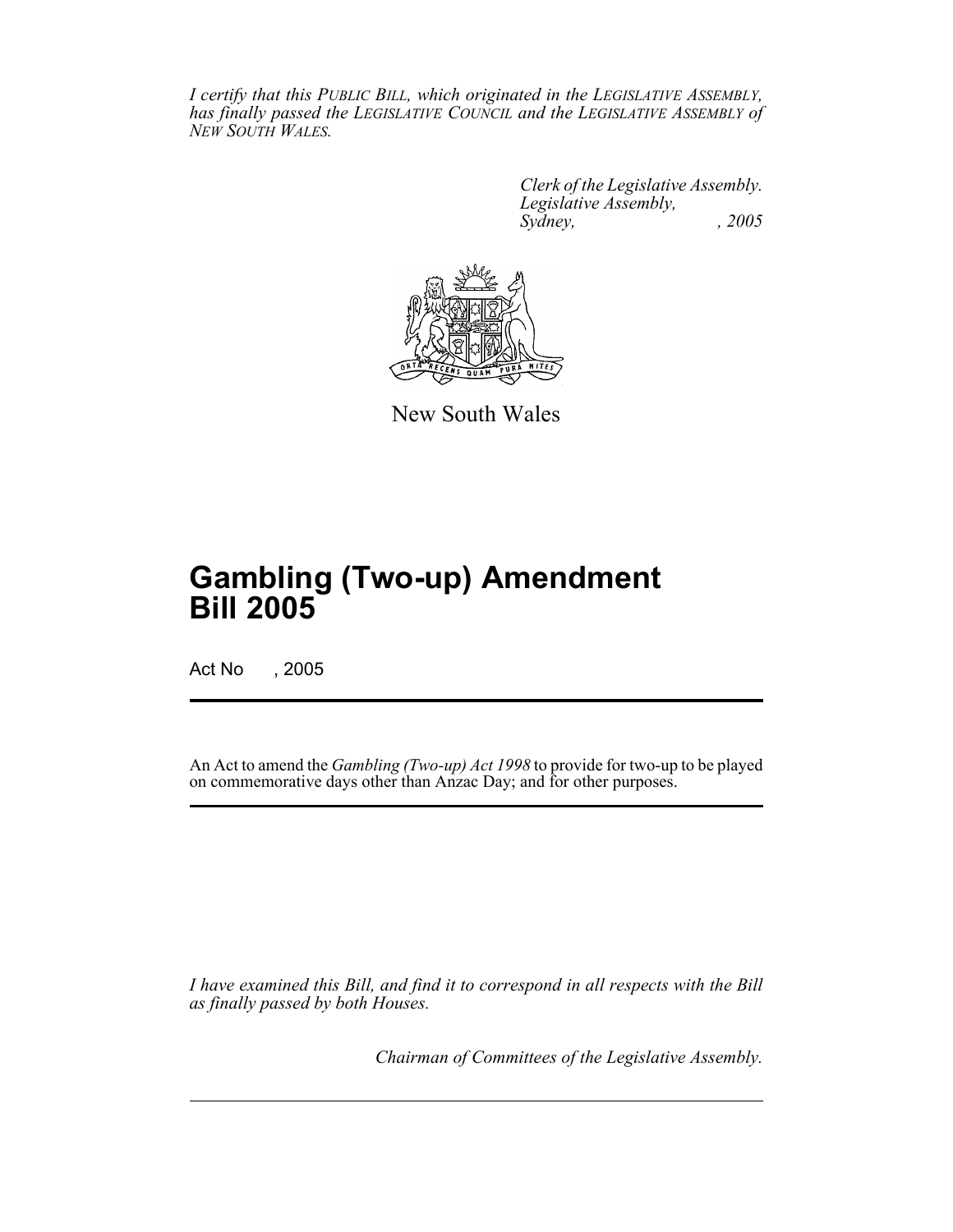### **The Legislature of New South Wales enacts:**

#### **1 Name of Act**

This Act is the *Gambling (Two-up) Amendment Act 2005*.

#### **2 Commencement**

This Act commences on the date of assent.

### **3 Amendment of Gambling (Two-up) Act 1998 No 115**

The *Gambling (Two-up) Act 1998* is amended as set out in Schedule 1.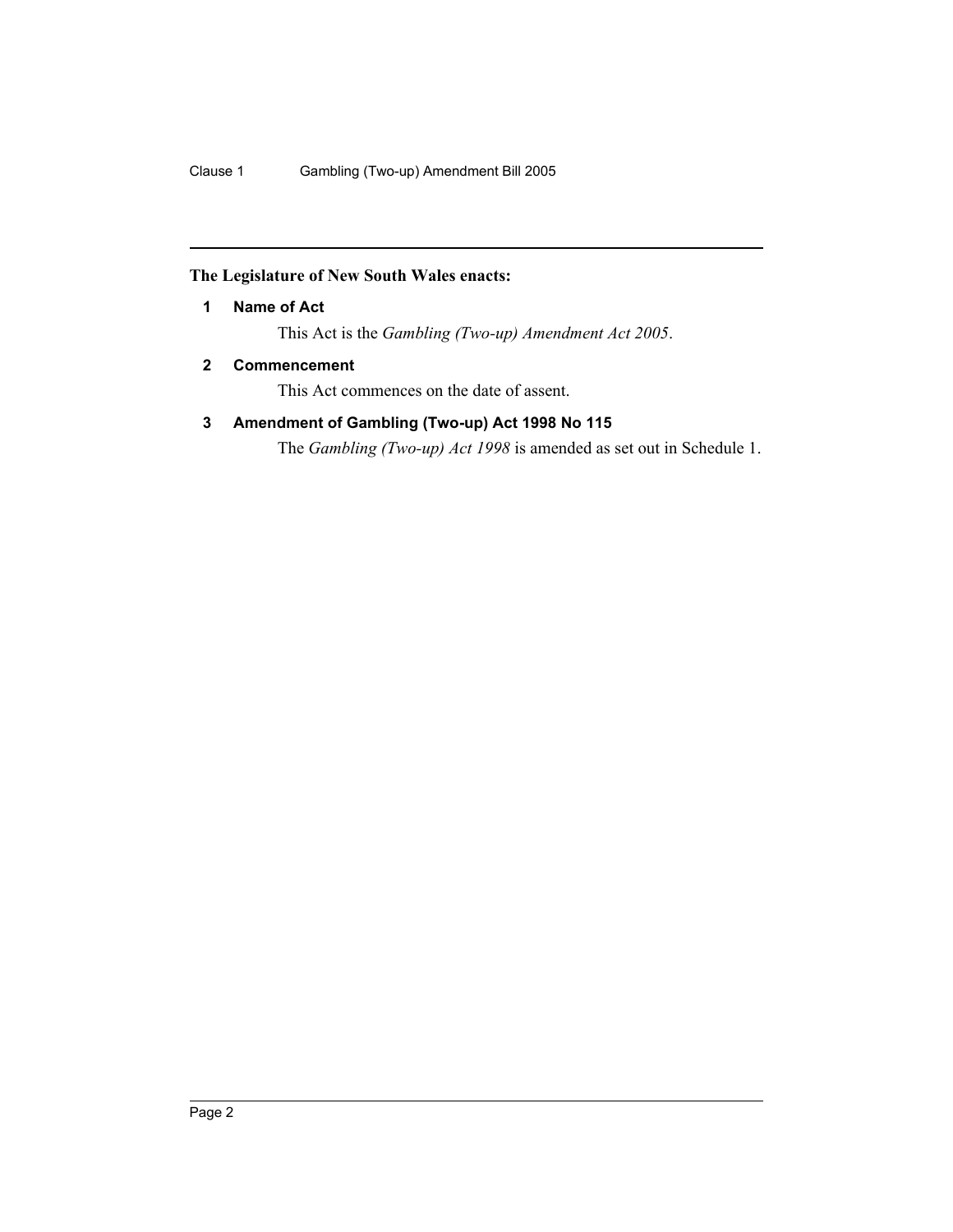Gambling (Two-up) Amendment Bill 2005

Amendments **Schedule 1** and the set of the set of the set of the set of the set of the set of the set of the set of the set of the set of the set of the set of the set of the set of the set of the set of the set of the set

## **Schedule 1 Amendments**

(Section 3)

#### **[1] Section 3 Objects of Act**

Insert "and other commemorative days" after "Anzac Day" in section 3 (a) (i).

#### **[2] Section 4 Definitions**

Insert in alphabetical order in section 4 (1): *commemorative day*—see section 4A.

#### **[3] Section 4A**

Insert after section 4:

#### **4A Meaning of "commemorative day"**

- (1) The regulations may prescribe a day or part of a day to be a *commemorative day* for the purposes of this Act.
- (2) However, a commemorative day cannot include any part of 11 November (in any year) that is before 12 noon on that day.

#### **[4] Part 2, heading**

Insert "**and other commemorative days**" after "**Anzac Day**".

#### **[5] Section 6 Two-up on Anzac Day and other commemorative days not unlawful**

Insert "or a commemorative day" after "Anzac Day" in section 6 (1).

#### **[6] Section 8 Conditions relating to registered clubs**

Omit section 8 (b). Insert instead:

- (b) all payments or other benefits involved must be entirely disposed of:
	- (i) for the benefit of a charity, body or other organisation prescribed by the regulations, or
	- (ii) if no such charity, body or other organisation is prescribed, for the benefit of any charity or charitable purpose,

and are not to form part of the funds of the club, and